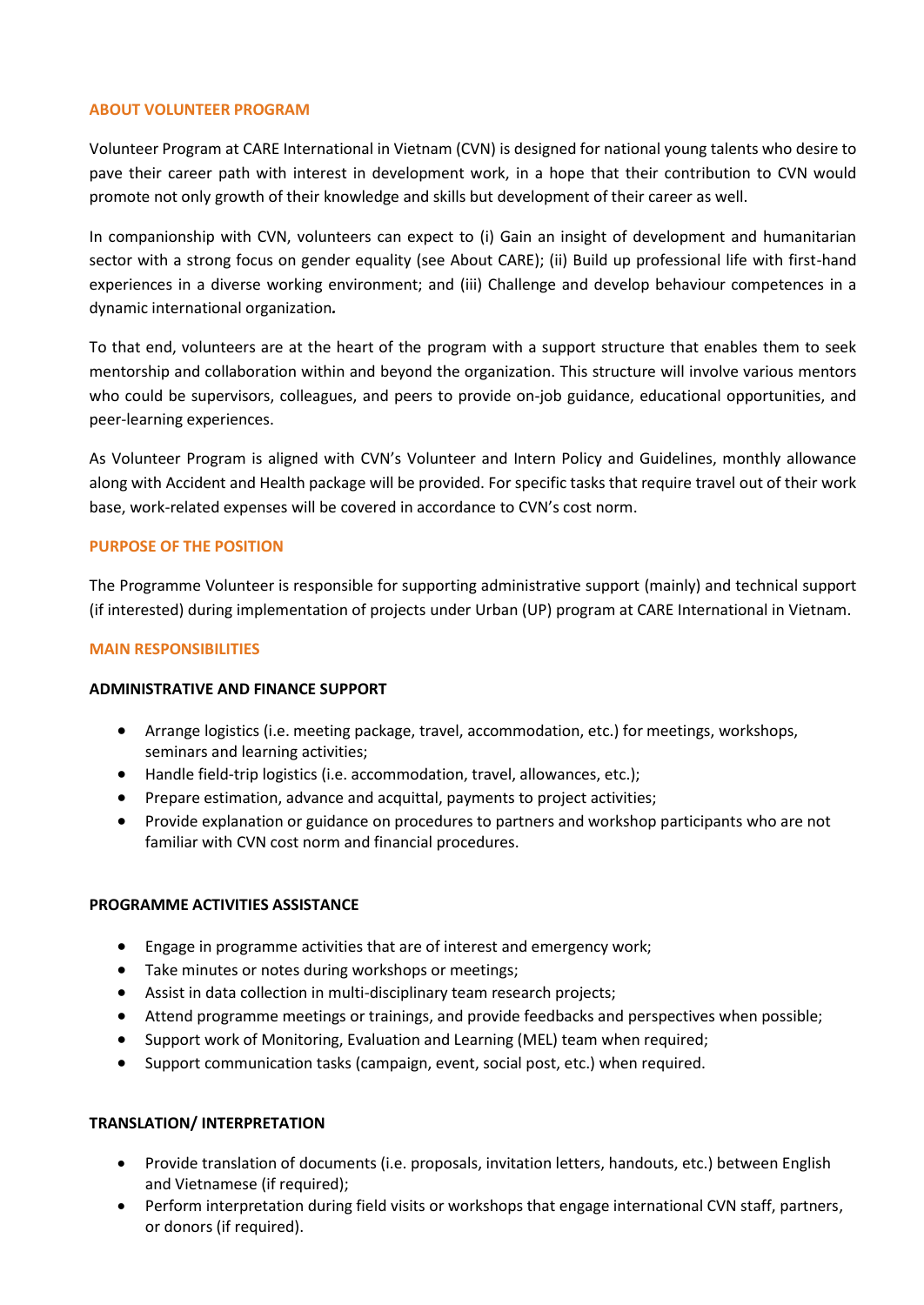The main responsibilities above are not exhaustive and volunteer(s) are encouraged to take on additional duties beyond their scope of work.

## **COMMON ACCOUNTABILITIES FOR VOLUNTEER AND INTERN**

- Promote and hold accountability for your behavior in relation to CVN's core values of Courage, Ambition, Respect and Equality when working with communities, donors, supporters, partners and colleagues;
- Promote a safe and secure work environment; foster a culture of safety and security awareness and ensure compliance with the safety and security policies and procedures.
- Uphold and promote CARE's commitment to Child Protection and the Protection from Sexual Exploitation and Abuse;
- Demonstrate an ongoing commitment to gender equality, diversity, and child protection.
- Comply with CVN's financial and operational requirements, foster strong communication between operations and programme teams and uphold high standards of honesty and integrity in personal conduct.

## **SELECTION CRITERIA**

- A high sense of purpose and an eager to learn about CARE, gender equality, women's empowerment, and protection from sexual exploitation and abuse.
- Experiences in community services, volunteerism and development work is an advantage;
- Ability to take direction and follow standard policies, procedures and processes;
- Positive working attitude, close attention to details and good task management;
- Good verbal and written Vietnamese and English.
- Intermediate knowledge in Microsoft Office and numeric skills.

## **Why you should apply:**

- Ongoing professional and personal development
- A dynamic and innovative environment
- Supportive teams

# **Application deadline: Open until the post is filled**

## **Interested?**

We invite **Vietnamese candidate** to submit expressions of interest to join our team. Please click the Apply button and complete online application form linked to the vacancy on our careers page [https://www.careers](https://www.careers-page.com/care-vietnam)[page.com/care-vietnam.](https://www.careers-page.com/care-vietnam) Please ensure you attach your CV and cover letter in English language before submitting.

**CARE International in Vietnam** is a creative and dynamic organisation which has worked with Vietnamese and international partner organisations since 1989 in over 300 projects. We recognise that the key to achieving equitable development outcomes lies in addressing deeply rooted, structural underlying causes of poverty and injustices which contribute to the exclusion and vulnerability of particular groups in society. Our long term programme goals in Vietnam are that Rural Programme (RP) in remote mountainous areas and Urban Programme (UP) in urban areas equitably benefit from development, are resilient to changing circumstances and have a legitimate voice. To learn more, visit[: www.care.org.vn](http://www.care.org.vn/)

**CARE is an equal opportunity employer committed to a diverse workforce. Women, ethnic minorities, and people with disabilities are strongly encouraged to apply.**